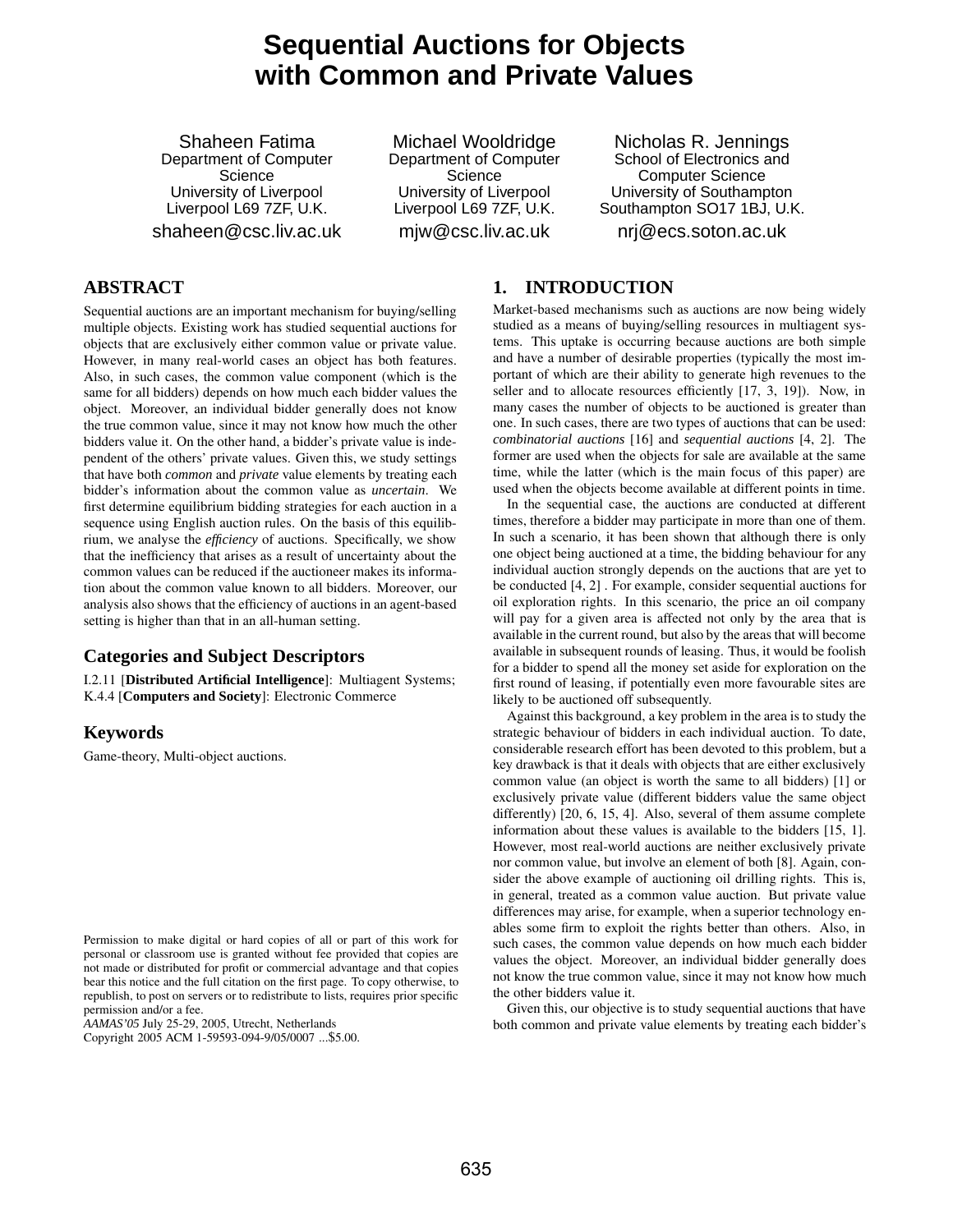information about the common value as *uncertain*. We study the case where each bidder needs at most one object. Each object is modelled with a two-dimensional signal: one for its common value and the other for its private value. The auctions are conducted using English auction rules. We first determine equilibrium bidding strategies for each individual auction in a sequence. On the basis of this equilibrium, we study auction *efficiency*. We focus on efficiency because in the context of objects with common and private values, it is of major importance (because although it is possible to have efficient auctions for objects that are either only common value or only private value, it is not possible to have efficient auctions for objects that have both elements [9, 3] – see Section 7 for more details). We then show how *uncertainty* and *competition* (i.e., the number of bidders) affect auction efficiency. Here the role of competition is important in an agent-based auction setting than in a human setting because the former case leads to more competition [14].

The two key results of our analysis are as follows. First, we show that for each auction in a sequence, efficiency decreases with uncertainty (we also provide a means of reducing inefficiency). Second, we show that an increase in competition increases auction efficiency. Since competition in an agent-based setting is higher than that in an all-human setting, this result implies that efficiency of auctions in an agent-based setting is higher than in a human setting.

The remainder of the paper is organized as follows. Section 2 describes the auction setting. Section 3 determines equilibrium bidding strategies. Section 4 studies the effect of uncertainty on the equilibrium outcome. Section 5 studies the effect of disclosure of the auctioneer's information and Section 6 that of competition on the auction efficiency. Section 7 provides a discussion of related literature and Section 8 concludes.

#### **2. THE SEQUENTIAL AUCTIONS MODEL**

Single object auctions that have both private and common value elements have been studied in [5]. We therefore adopt this basic model and extend it to cover the multiple objects case. Before doing so, however, we give an overview of the basic model.

# **2.1 Single object**

A single object auction is modelled in [5] as follows. There are  $n \geq 3$  risk neutral bidders. The *common value* ( $V_1$ ) of the object to the  $n$  bidders is equal, but initially the bidders do not know this value. However, each bidder receives a signal that gives an estimate of this common value. Bidder  $i = 1, \ldots, n$  draws an estimate  $(v_{i1})$  of the object's true value  $(V_1)$  from the probability distribution function  $Q(v)$  with support  $[v_L, v_H]$ . Although different bidders may have different estimates, the true value  $(V_1)$  is the same for all bidders and is modelled as the average of the bidders' signals:

$$
V_1 = \frac{1}{n} \sum_{i=1}^n v_{i1} \tag{1}
$$

Furthermore, each bidder has a *cost* which is different for different bidders and this cost is its *private value*. For  $i = 1, \ldots, n$ , let  $c_{i1}$  denote bidder i's signal for this private value which is drawn from the distribution function  $G(c)$  with support  $[c_L, c_H]$  where  $c_L \geq 0$  and  $v_L \geq c_H$ . Cost and value signals are independently and identically distributed across bidders. Henceforth, we will use the term *value* to refer to common value and *cost* to refer to private value.

If bidder i wins the object and pays b, it gets a utility of  $V_1$  – that optimum $c_{i1} - b$ , where  $V_1 - c_{i1}$  is *i*'s surplus. Each bidder bids so as to

maximize its utility. Note that bidder  $i$  receives two signals  $(v_i)$ and  $c_i$ ) but its bid has to be a single number. Hence, in order to determine their bids, bidders need to combine the two signals into a  $summary$  statistic. This is done as follows. For  $i$ , a one-dimensional summary signal, called  $i$ 's surplus<sup>1</sup>, is defined as:

$$
S_{i1} = v_{i1}/n - c_{i1}
$$

which allows *i*'s optimal bids to be determined in terms of  $S_{i1}$  (see [5] for more details about the problems with two signals and why a one-dimensional surplus is required). In order to rank bidders from low to high valuations,  $Q(v)$  and  $G(c)$  are assumed to be log concave<sup>2</sup>. Under this assumption, the conditional expectations  $E(v|S = x)$  and  $E(v|S \leq x)$  are non-decreasing in x. Furthermore,  $E(c|S = x)$  and  $E(c|S \leq x)$  are non-increasing in x. In other words, the bidders can be ranked from low to high values on the basis of their surplus. We extend this model to  $m > 1$  objects.

#### **2.2 Multiple objects**

For each of the  $m > 1$  objects, the bidders' values are independently and identically distributed and so are their costs. There are  $m$  distribution functions for the common values, one for each object. Likewise, there are  $m$  distribution functions for the costs, one for each object. For  $j = 1, ..., m$ , let  $Q_j : R_+ \to [0, 1]$  denote the distribution function for the value of the  $j$ th object and  $G_j: R_+ \to [0, 1]$  that for its cost. Thus, each bidder receives its value signal for the jth object from  $Q_j$  and its cost signal from  $G_j$ .

Furthermore, each bidder receives the cost and value signals for an auction just before that auction begins. The signals for the  $j$ th object are received only after the  $(j - 1)$  previous auctions have been conducted. Consequently, although the bidders know the distribution functions from which the signals are drawn, they do not know the actual signals for the *j*th object until the previous  $(i - 1)$  $\overline{\phantom{a}}$ auctions are over.

The  $m$  objects are sold one after another in  $m$  auctions that are conducted using English auction rules. Furthermore, each bidder can win at most one object. The winner for the  $j$ th object does not participate in the remaining  $m - j$  auctions. Thus, if  $n$  agents participate in the first auction, the number of agents for the  $j$ th auction is  $(n-j+1)$ .

For objects  $j = 1, \ldots, m$  and bidders  $i = 1, \ldots, n$ , let  $v_{ij}$  and  $c_{ij}$  denote the common and private values respectively. The true common value of the jth object (denoted  $V_i$ ) is:

$$
V_j = \frac{1}{n-j+1} \sum_{i=1}^{n-j+1} v_{ij}
$$
 (2)

For objects  $j = 1, \ldots, m$  and bidders  $i = 1, \ldots, n$ , let  $S_{ij}$  denote  $i$ 's surplus for object  $j$  where

$$
S_{ij} = v_{ij}/(n-j+1) - c_{ij}
$$
 (3)

Note that the values/costs for our model are not correlated. Such correlations occur across objects, if for a bidder (say  $i$ ) the value/cost of object  $j = 2, \ldots, m$  can be determined on the basis of i's value/cost signal for the first object. However, in many cases such

<sup>1</sup>Note that *i*'s true surplus is  $V_1 - c_{i1}$  which is equal to  $v_{i1}/n$  $c_{i1} + \sum_{i \neq i} v_{i1}/n$ . But since  $v_{i1}/n - c_{i1}$  depends on *i*'s signals while  $\sum_{i \neq i} v_{i1}/n$  depends on the other bidders' signals, the term '*i*'s surplus' is also used to mean  $v_{i1}/n - c_{i1}$ .

 $2$ Log concavity means that the natural log of the densities is concave. This restriction is met by many commonly used densities like uniform, normal, chi-square, and exponential, and it ensures that optimal bids are increasing in surplus. Again see [5] for more details.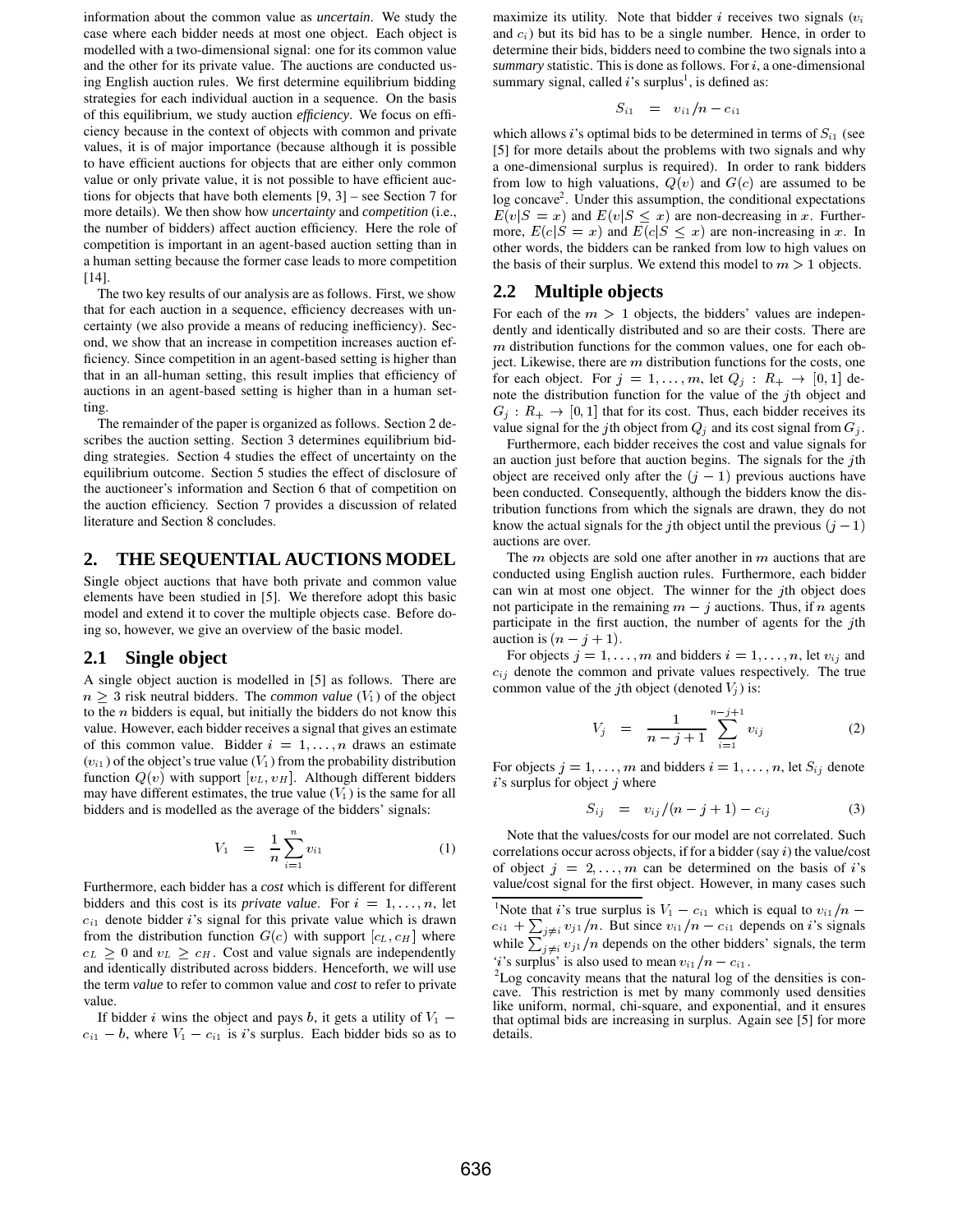a direct relation between the objects may not exist. Hence, we focus on the case where different objects have different distribution functions. Furthermore, although each bidder knows the distribution functions from which the values/costs are drawn before the first auction begins, it receives its signals for an object only just before the auction for that object begins.

# **3. EQUILIBRIUM BIDDING STRATEGIES**

The  $m$  objects are auctioned in  $m$  separate English auctions that are conducted sequentially. The English auction rules are as follows. The auctioneer continuously raises the price, and bidders publicly reveal when they withdraw from the auction. Bidders who drop out from an auction are not allowed to re-enter that auction. A bidder's strategy for the jth (for  $j = 1, \ldots, m - 1$ ) auction depends on how much profit it expects to get from the  $(m - j)$  auctions yet to be conducted. However, since there are only  $m$  objects there are no more auctions after the mth one. Thus, a bidder's strategic behaviour during the last auction is the same as that for a single object English auction. Equilibrium bidding strategies for a single object of the type described in Section 2 have been obtained in [5]. We therefore briefly summarize these strategies and then determine equilibrium for our  $m$  objects case.

#### **3.1 Single object**

For a single object with value  $V_1$ , the equilibrium obtained in [5] is as follows. A bidder's strategy is described in terms of its surplus and indicates how high the bidder should go before dropping out. Since  $n \geq 3$ , the prices at which some bidders drop out convey information (about the common value) to those who remain active. Suppose  $k$  bidders have dropped out at bid levels  $b_1 \leq \ldots \leq b_k$ . A bidder's (say *i*'s) strategy is described by functions  $B_k(S_i; b_1 \ldots b_k)$ , which specify how high it must bid given that  $k$  bidders have dropped out at levels  $b_1 \ldots b_k$  and given that its surplus is  $S_i$ . The *n*-tuple of strategies  $(B(\cdot), \ldots, B(\cdot))$  with  $B(\cdot)$ defined in Equation 4, constitutes a symmetric equilibrium of the English auction.

$$
B_0(x_i) = E(v_i - c_i | S_i = x_i)
$$
  
\n
$$
B_k(x_i; b_1 \dots b_k) = \frac{n-k}{n} E(v_i | S_i = x_i)
$$
  
\n
$$
+ \frac{1}{n} \sum_{j=0}^{k-1} E(v_i | B_j(S_i; b_1, \dots, b_j) = b_{j+1})
$$
  
\n
$$
-E(c_i | S_i = x_i)
$$
\n(4)

where  $x_i$  is *i*'s surplus. The intuition for Equation 4 is as follows. Given its surplus and the information conveyed in others' drop out levels, the highest a bidder is willing to go is given by the expected value of the object, assuming that all other active bidders have the same surplus. For instance, consider the bid function  $B_0(S_i)$  which pertains to the case when no bidder has dropped out yet. If all other bidders were to drop out at level  $B_0(S_0)$ , then *i*'s expected payoff  $(ep = V_1 - c_i - B_0(S_0))$  would be:

$$
ep = S_i + \frac{n-1}{n}E(v|S = S_0) - B_0(S_0)
$$
  
=  $S_i + \frac{n-1}{n}E(v|S = S_0) - E(v - c|S = S_0)$   
=  $S_i - S_0$ 

Using strategy  $B_0$ , *i* remains active until it is indifferent between winning and quitting. Similar interpretations are given to  $B_k$  for  $k \geq 1$ ; the only difference is that these functions take into account the information conveyed in others' drop out levels.

Let  $f_1^n$  denote the first order statistic of the surplus for the n bidders and let  $s_1^n$  denote the second order statistic.  $f_1^n$  and  $s_1^n$ are obtained from the distribution functions  $Q_1$  and  $G_1$ . For the above equilibrium, the bidder with the highest surplus wins. The expected selling price, the winner's expected profit, the total expected surplus, and the expected revenue are as follows [5]. The expected selling price (denoted  $E(P_w)$ ) is:

$$
E(P_w) = E(s_1^n) \tag{5}
$$

The winner's expected profit (denoted  $E(\pi_w)$ ) is:

$$
E(\pi_w) = E(f_1^n) - E(s_1^n) \tag{6}
$$

The total expected surplus (denoted  $E(W)$ ) is the surplus that gets split between the auctioneer and the winning bidder. It is:

$$
E(W) = E(V_1) - E(c_w) \tag{7}
$$

where  $E(c_w)$  denotes the expected cost of the winner. Finally, the expected revenue (denoted  $E(R)$ ) is the difference between the surplus  $(E(W))$  and the winner's expected profit  $(E(\pi_w))$ . This revenue is:

$$
E(R) = E(W) - E(\pi_w) \tag{8}
$$

On the basis of the above equilibrium for a single object, we now determine equilibrium for sequential auctions for the  $m$  objects defined in Section 2.

#### **3.2 Multiple objects**

We will denote the first order statistic of the surplus for the  $j$ th (for  $j = 1, \ldots, m$  auction as  $f_j^{n-j+1}$  and the second order statistic as  $s_i^{n-j+1}$ . The following theorem characterises the equilibrium for  $m > 1$  objects.

THEOREM 1. *For*  $j = 1, ..., m$ , let  $\beta_j = 1/(n-j+1)$  and *let*  $\alpha_i$  *be defined as:* 

$$
\alpha_j = \sum_{y=j}^m (\beta_y \times X_y)
$$

 $where X_y = E(f_y^{n-y+1}) - E(s_y^{n-y+1}) + X_{y+1}$  for  $y = 1, ..., m$ <br>and  $X_{m+1} = 0$ . Then the *n*-tuple of strategies  $(B(\cdot), ..., B(\cdot))$ *with defined in Equation 9 constitutes an equilibrium for the j*th (for  $j = 1, ..., (m - 1)$ ) auction at a stage where k bidders *have dropped out:*

$$
B_0^j(x_{ij}) = E(v_{ij} - c_{ij}|S_{ij} = x_{ij}) - \alpha_{j+1}
$$
  
\n
$$
B_k^j(x_{ij}; b_1, \ldots, b_k) = \frac{n-j+1-k}{n-j+1} E(v_{ij}|S_{ij} = x_{ij})
$$
  
\n
$$
+ \frac{1}{n-j+1} \sum_{y=0}^{k-1} E(v_{ij}|B_y(S_{ij}; b_1, \ldots, b_y) = b_{y+1})
$$
  
\n
$$
-\alpha_{j+1}
$$
 (9)

*For the last auction, the equilibrium is as given in Equation 4 with n* replaced with  $(n - m + 1)$ .

PROOF. We consider each of the *m* auctions by reasoning back*wards.*

• mth auction. To begin, consider the mth auction for which *there are*  $(n - m + 1)$  bidders. Since this is the last auc*tion, an agent's bidding behaviour is the same as that for the single object case. Hence, the equilibrium for this auction is the same as that in Equation 4 with n replaced with*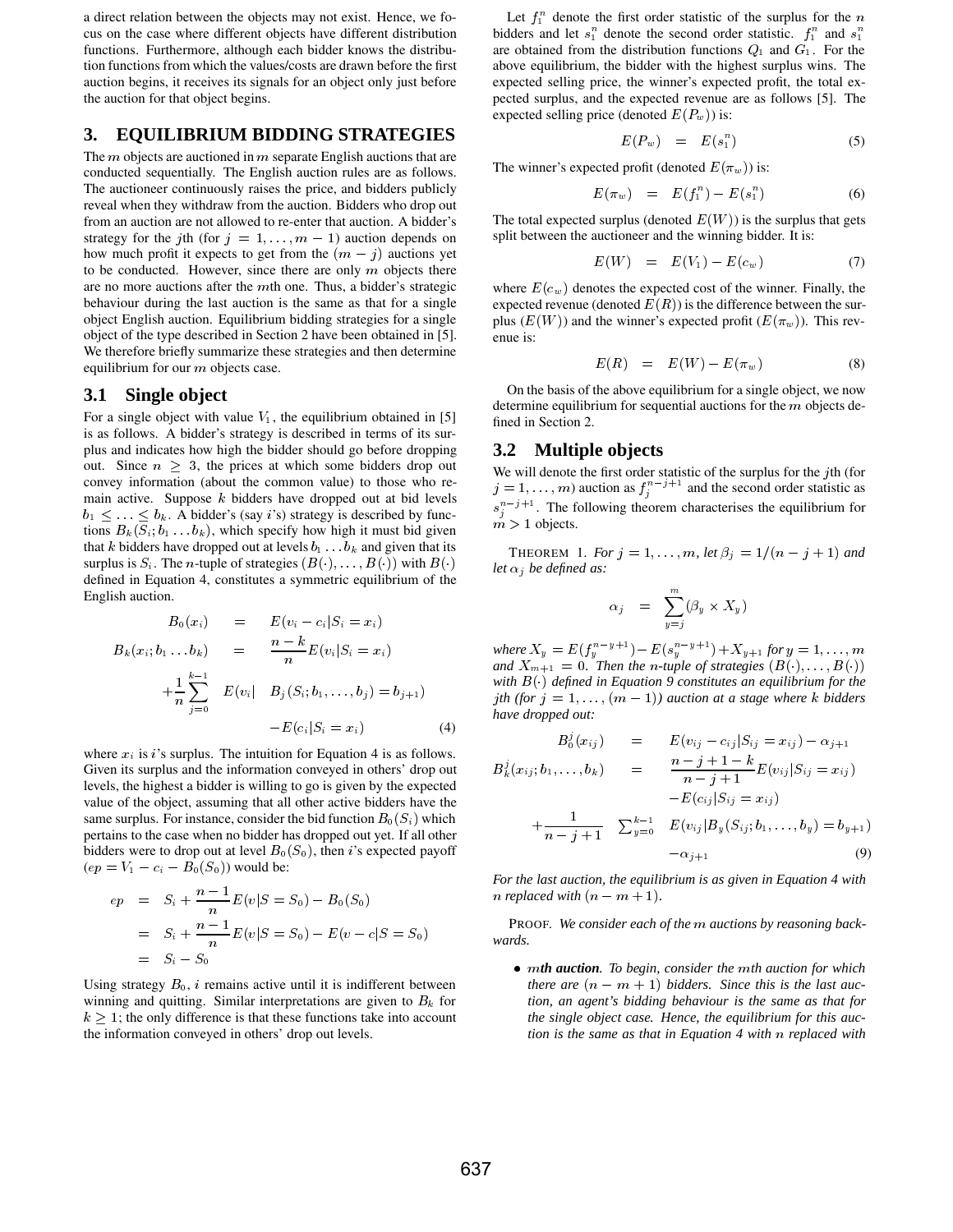$(n-m+1)$ . For  $j=1,\ldots,m$ , let  $\alpha_{ij}$  denote an agent's cu*mulative ex-ante expected profit from auctions to . Recall that although the bidders know the distribution (from which the cost and value signals are drawn) before the first auction begins, they draw the signals for the th auction only after the*  $(j - 1)$  *earlier auctions end. Since*  $\alpha_{ij}$  *is the ex-ante expected profit (i.e., it is computed before the bidders draw their signals for the th auction), it is the same for all participating bidders. Thus, we will simplify notation by dropping the subscript i and denote*  $\alpha_{ij}$  simply as  $\alpha_j$  We know from *Equation 6 that:*

$$
\alpha_m = \frac{1}{n-m+1} (E(f_m^{n-m+1}) - E(s_m^{n-m+1}))10)
$$

*This is because all the*  $(n - m + 1)$  *agents that participate in the mth auction have ex-ante identical chances of winning it. Note that the right hand side of Equation 10 does not de* $p$ end on *i*. In other words, since bidders receive their signals *for the mth auction after the*  $(m-1)$ *th auction, the ex-ante expected profit for the mth auction (before the*  $(m-1)$ *th auction ends) is the same for all the*  $(n - m + 1)$  *bidders.* 

•  $(m-1)$ **th auction**. Consider the  $(m-1)$ <sup>th</sup> auction. During *this auction, a bidder bids b if*  $(V_{m-1} - c_{m-1} - b \ge \alpha_m)$  *or* 

$$
b \leq V_{m-1} - c_{m-1} - \alpha_m \tag{11}
$$

 $Hence, a symmetric equilibrium for the  $(m-1)th$  auction is$ *obtained by substituting*  $j = m - 1$  *in Equation 9. We know from Equation 5, that the expected selling price for the single object case is the second order statistic of the surplus. The difference between the equilibrium bids for the single object*  $case$  and the  $(m-1)$ th auction of the  $m$  objects case is  $\alpha_m$ *(see Equations 4 and 9). Hence, the expected selling price* for the  $(m-1)$ th auction is  $E(s_{m-1}^{n-m+2}) - \alpha_m$ . This implies *that the winner's expected profit for the*  $(m-1)$ *th auction is:*

$$
E(\pi_{w(m-1)}) = E(f_{m-1}^{n-m+2}) - E(s_{m-1}^{n-m+2}) + \alpha_m \tag{12}
$$

• **First**  $(m-2)$  **auctions***. Consider the jth auction where* 1  $j \leq m-2$ . We now find  $\alpha_1, \ldots, \alpha_{m-1}$ . Since the number *of bidders for the jth auction is*  $(n - j + 1)$  *and each bidder has ex-ante equal chances of winning, the probability that a bidder wins the jth (for*  $j = 1, ..., m$ *) auction (denoted*  $\beta_j$ ) *is:*

$$
\beta_i = 1/(n-j+1)
$$

*This implies that, for*  $j = 1, \ldots, m$ ,  $\alpha_j$  *is:* 

$$
\alpha_j = \beta_j E(\pi_{wj}) + \alpha_{j+1}
$$

*Generalising Equation 12 to the first*  $(m - 1)$  *auctions, we get the winner's expected profit*  $(E(\pi_{w_i}))$  *as:* 

$$
E(\pi_{w,j}) = E(f_j^{n-j+1}) - E(s_j^{n-j+1}) + \alpha_{j+1}
$$

*Consequently, a bidder's optimal bid for the th auction is obtained by discounting the single object equilibrium bid by*  $\alpha_{j+1}$ . Hence, we get the equilibrium bids in Equation 9.

 $\Box$ 

THEOREM 2. For the *j*th (for  $j = 1, ..., m$ ) auction, the ex*pected selling price (denoted*  $E(P_{wj})$ ) is:

$$
\forall_{j=1}^{m-1} E(P_{wj}) = E(s_j^{n-j+1}) - \alpha_{j+1}
$$

$$
E(P_{wm})\quad =\quad E(s_m^{n-m+1})
$$

*The winner's expected profit*  $(E(\pi_{wj}))$ *, the total expected surplus*  $(E(W_j))$ , and the expected revenue  $(E(R_j))$  are:

$$
\forall_{j=1}^{m-1} E(\pi_{wj}) = E(f_j^{n-j+1}) - E(s_j^{n-j+1})
$$
\n
$$
+ \alpha_{i+1}
$$
\n(13)

$$
E(\pi_{wm}) = E(f_m^{n-m+1}) - E(s_m^{n-m+1}) \tag{14}
$$

$$
\forall_{j=1}^{m} E(W_j) = E(V_j) - E(c_{wj}) \tag{15}
$$

$$
\forall_{j=1}^{m-1} E(R_j) = E(W_j) - (E(f_j^{n-j+1}) - E(s_j^{n-j+1}) \tag{16}
$$
  
 
$$
+ \alpha_{i+1})
$$

$$
E(R_m) = E(W_m) - (E(f_m^{n-m+1}) - E(s_m^{n-m+1})7)
$$

where  $E(c_{w,i})$  denotes the expected cost of the winner for the *j*th *auction.*

PROOF. It is important to note that for the *j*th  $(j = 1, \ldots, m)$ *the bids in Theorem 1 are similar to those in Equation 4 (for the single object case), except that each bid in the former case is obtained from the corresponding bid in the latter by shifting the latter* by the constant  $\alpha_{j+1}$ . Since  $\alpha_{j+1}$  is the same for all participating *bidders, the relative positions of bidders for each of the auctions remains the same as that for the corresponding single object case. Hence, the winner for the jth (for*  $j = 1, \ldots, m$ ) *auction is the bidder with the highest surplus for that auction. Consequently, the expected selling price for the jth (for*  $j = 1, ..., m - 1$ ) *auction is:*

$$
E(P_{wj}) = E(s_j^{n-j+1}) - \alpha_{j+1}
$$

*For the last auction (which is similar to a single object auction), the selling price is:*

$$
E(P_{wm}) = E(s_m^{n-m+1})
$$

 $T_{m-1}^{(n-m+2)}$  + The mth auction is identical to the single object case. Hence, the *auction are the same. Since the difference between the selling price*  $expected\; profit\;for\;this\; auction\;is\colon E(f_m^{n-m+1})-E(s_m^{n-m+1}).$  The *relative positions of the bidders for the jth (for*  $j = 1, \ldots, m - 1$ *) auction of the object case and the corresponding single object*  $of$  each of the first  $m-1$  objects and the corresponding single *object case is*  $\alpha_{j+1}$ *, the winner's expected profit for the jth auction is:*

$$
E(f_j^{n-j+1}) - E(s_j^{n-j+1}) + \alpha_{j+1}
$$

For  $j = 1, \ldots, m$  the total expected surplus  $(E(W_j))$  that gets *split between the auctioneer and the winning bidder is obtained from Equation 7 as:*

$$
E(W_j) = E(V_j) - E(c_{wj})
$$

For  $j = 1, \ldots, m$ , the expected revenue  $(E(R_j))$  for the jth *auction is the difference between the surplus*  $(E(W<sub>j</sub>))$  *and the winner's expected profit*  $(E(\pi_{wj}))$ *. Thus, we have:* 

$$
\forall_{j=1}^{m-1} E(R_j) = E(W_j) - (E(f_j^{n-j+1}) - E(s_j^{n-j+1}) \quad (18)
$$
  
+ $\alpha_{j+1}$ )  

$$
E(R_m) = E(W_m) - (E(f_m^{n-m+1}) - E(s_m^{n-m+1}))
$$
  

$$
\Box
$$

Recall from Section 2, that the common value of an object depends on the value signals of all the bidders. Also, although all the bidders know the probability distributions from which the signals are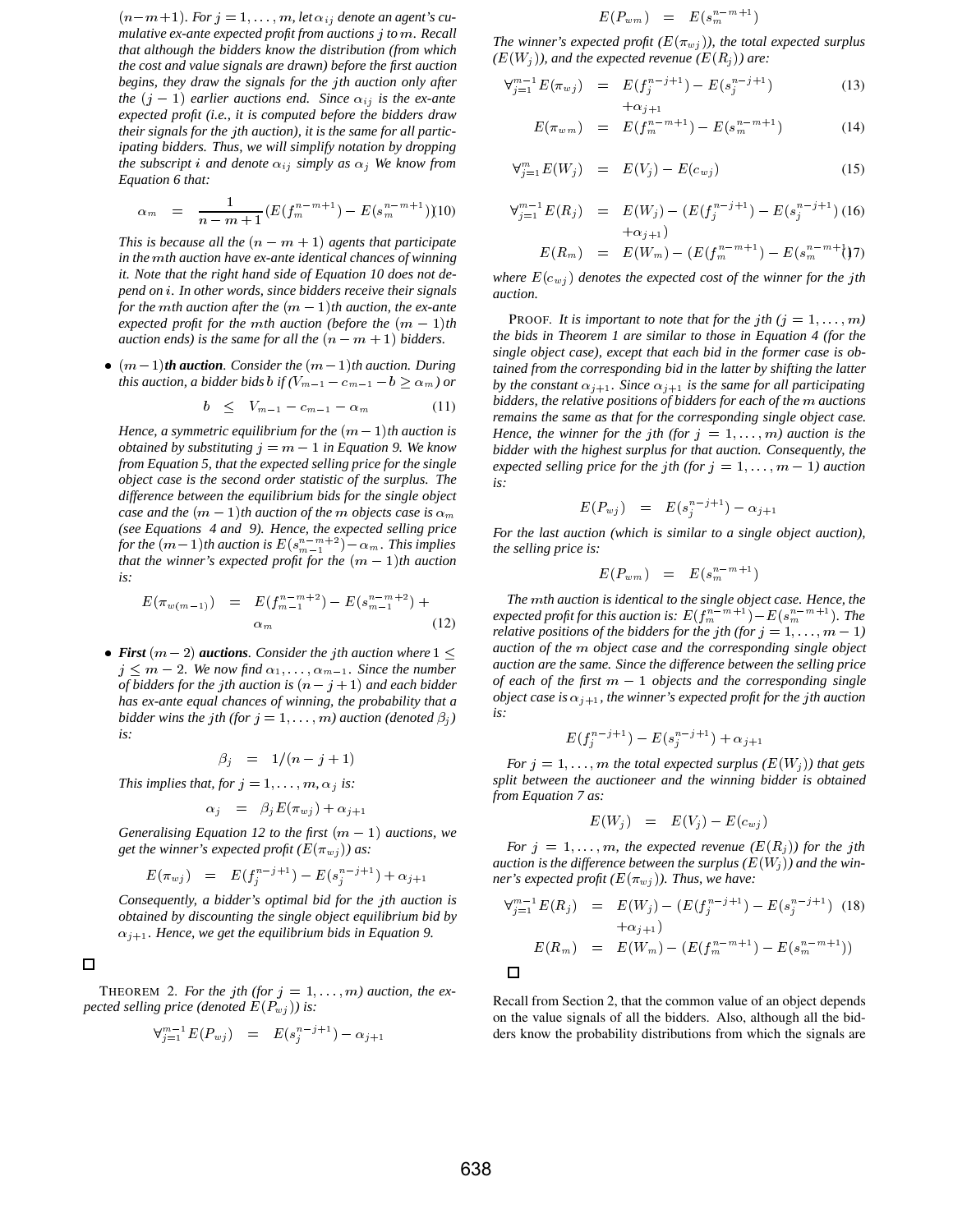drawn, each bidder knows only the signals that it draws and not those of the others'. This lack of information results in an *uncertainty* about the common values of the objects. In the following section, we study the effect of this uncertainty on the *allocative efficiency*. We also show how competition affects efficiency.

#### **4. THE EFFECT OF UNCERTAINTY**

Consider the allocative *efficiency* of the equilibrium obtained in Section 3. The efficiency of an auction is, in general, measured in terms of the total surplus (that gets split between the auctioneer and the winning bidder) it generates [7]. The larger the surplus, the higher are the gains that are split between the auctioneer and the winning bidder, and the more efficient the auction. We know from Equation 15, that the total expected surplus for the  $\gamma$ th auction is decreasing in the cost of the winner for that auction. Also, from the equilibrium given in Theorem 1, we know that the winner for the jth auction (for  $j = 1, \ldots, m$ ) is the bidder that has the highest surplus for that auction. Although the winner has the highest surplus, it may not necessarily have the lowest cost. This gives rise to *inefficiency* in the allocation of the objects. In this section, we determine the relation between the efficiency of an auction and the *uncertainty* (described in detail below) about the common value of the object sold in that auction.

Recall that a bidder's cost is its private value component and does not depend on the other bidders' signals. But the common value component depends on the signals of all the bidders (see Equation 2). Although a bidder only knows its value (from its value signal) it is *uncertain* about the values of the others. In order to study the effect of uncertainty on the equilibrium outcomes of the m auctions, a weight ( $\gamma \geq 1$ ) is associated with the common value signals. This weight is called the *uncertainty parameter* and is denoted  $\gamma_j$  for the *j*th auction. Intuitively, it denotes the degree of uncertainty in the common value of an object. For  $j = 1, \ldots, m$ , we apply the following mean-preserving transformation to bidder  $i$ 's (for  $i = 1, \ldots, n$ ) common value signal:

$$
v_{ij} \rightarrow \gamma_j v_{ij} + (1 - \gamma_j)E(V_j) \tag{19}
$$

We apply this transformation because it leaves the expectation of the common value unchanged but increases its variance (i.e., its uncertainty). Note that  $E(V_j)$  depends on the function  $Q_j$ , but not on the actual signals received by the bidders. Hence, the term  $(1 - \gamma_i) E(V_i)$  in Equation 19 is constant (i.e., it is independent of the bidders' signals) and is the same for all the bidders. In order to parameterize the uncertainty about the common value, the surplus is now defined as:

$$
S_{ij}(\gamma_j) = \gamma_j v_{ij}/(n-j+1) - c_{ij} \tag{20}
$$

Thus, if  $\gamma_j$  is large, the common value component is large in comparison with the cost  $(c_{ij})$  and uncertainty is high. On the other hand, if  $\gamma_i$  is low, the common value component is low in comparison with the cost  $(c_{ij})$  and the uncertainty is also low. Note that we do not consider the additive constant of Equation 19 in the surplus. This is because the additive constant merely causes an equal shift in the equilibrium bids of all the bidders. Hence, the relative positions of the bidders for the equilibrium of Theorem 1 is the same as the equilibrium for the transformation given in Equation 19.

For the parameterised definition of Equation 19, the work in [5] has studied the effect of  $\gamma$  on the allocative efficiency for a single object. Below, we extend these results to our  $m$  objects case.

The following theorems study the effect of uncertainty on the auction outcomes. For  $j = 1, \ldots, m$ , we will denote the highest order statistic of the surplus for the *j*th auction as  $f_i^{n-j+1}(\gamma_j)$  and the second highest order statistic as  $s_i^{n-j+1}(\gamma_j)$ .

THEOREM 3. For  $j = 1, \ldots, m$ , the expected cost of the win*ner for the jth auction is increasing in*  $\gamma_i$ .

**PROOF.** Consider the jth (for  $j = 1, ..., m$ ) auction. For this *auction, we know from Section 3, that the bidder with the highest* surplus wins and pays  $E(P_{wj})$ . Hence, the expected cost of the *winner for this auction is:*

$$
E(c_{wj}) = E(c|S(\gamma_j) = f_j^{n-j+1}(\gamma_j))
$$

*For a single object auction with bidders and uncertainty parameter*  $\gamma$ *, it has been shown that the expected cost of the winner*  $\mathcal{L}(E(c_w)) = E(c|S(\gamma)) = f^n(\gamma))$  is increasing in  $\gamma$  [5]. The jth *auction of our objects case is similar to the single object auction of [5], since the bidder with the highest surplus wins. The result of [5] therefore directly applies to the th auction, and we get:*

$$
E(c_{wj}) = E(c|S(\gamma_j) = f_j^{n-j+1}(\gamma_j))
$$

*is increasing in*  $\gamma_i$ .  $\Box$ 

*and*

THEOREM 4. *For*  $j = 1, \ldots, m$ , the probability  $(P_j(\gamma_j))$  that *the bidder with the lowest cost wins the th auction is decreasing in*  $\gamma_i$ *, with* 

$$
P_j(0)=1
$$

$$
\lim_{\gamma_j\to\infty}P_j(\gamma_j)=1/n
$$

PROOF. *To begin, consider the first auction. We know from Section 3, that the bidder with the highest surplus wins the first auction. The probability*  $(P_1(\gamma_1))$  *that this winner also has the lowest cost is:*

$$
P_1(\gamma_1) = Prob(S_{11}(\gamma_1) = max_{i=1,...,n} S_{i1}(\gamma_1)
$$
  

$$
|c_{11} = min_{i=1,...,n} c_{i1})
$$
 (21)

*If there is no uncertainty about the common value for the first auction (i.e.,*  $\gamma_1 = 0$ *), the auction reduces to a private value auction. Hence, if*  $\gamma_1 = 0$ *, then*  $S_{i1}(\gamma_1) = -c_{i1}$  for  $i = 1, ..., n$ . In *other words, the surplus is negative for all the bidders. Hence, the maximum surplus is the one with lowest cost. Therefore, we get*  $P_1(0) = 1.$ 

*Equation 21 for*  $P_1(\gamma_1)$  *can also be written as:* 

$$
P_1(\gamma_1) = \text{Prob}(\gamma_1 v_{21}/n - c_{21} < \gamma_1 v_{11}/n - c_{11},
$$
\n
$$
\gamma_1 v_{31}/n - c_{31} < \gamma_1 v_{11}/n - c_{11}, \dots,
$$
\n
$$
\gamma_1 v_{n1}/n - c_{n1} < \gamma_1 v_{11}/n - c_{11}
$$
\n
$$
|c_{11} = \text{min}_{i=1,\dots,n} c_{i1})
$$

$$
= Prob(c_{11} - c_{21} < \gamma_1(v_{11} - v_{21})/n, ..., \nc_{11} - c_{n1} < \gamma_1(v_{11} - v_{n1})/n \n|c_{11} - c_{21} < 0, ..., c_{11} - c_{n1} < 0)
$$
\n(22)

*Equation 22 shows that*  $P_1(\gamma_1)$  *is decreasing in*  $\gamma_1$ *. As*  $\gamma_1$  *tends to infinity, the condition*

$$
c_{11}-c_{i1} \quad < \quad \gamma_1(v_{11}-v_{i1})/n
$$

*is true for*  $i = 2, \ldots, n$ . Hence,  $P_1(\gamma_1)$  *is the probability that*  $c_{11} - c_{21} < 0, \ldots, c_{11} - c_{n1} < 0$ , or the probability that  $c_{11} <$  $c_{21}, \ldots, c_{11} < c_{n1}$ . The total number of possible orderings for the *costs of n* bidders is *n*!, out of which  $c_{11}$  is the lowest in  $(n - 1)!$ *orderings. Hence, we have*  $\lim_{\gamma_i \to \infty} P_i(\gamma_i) = 1/n$  (which is the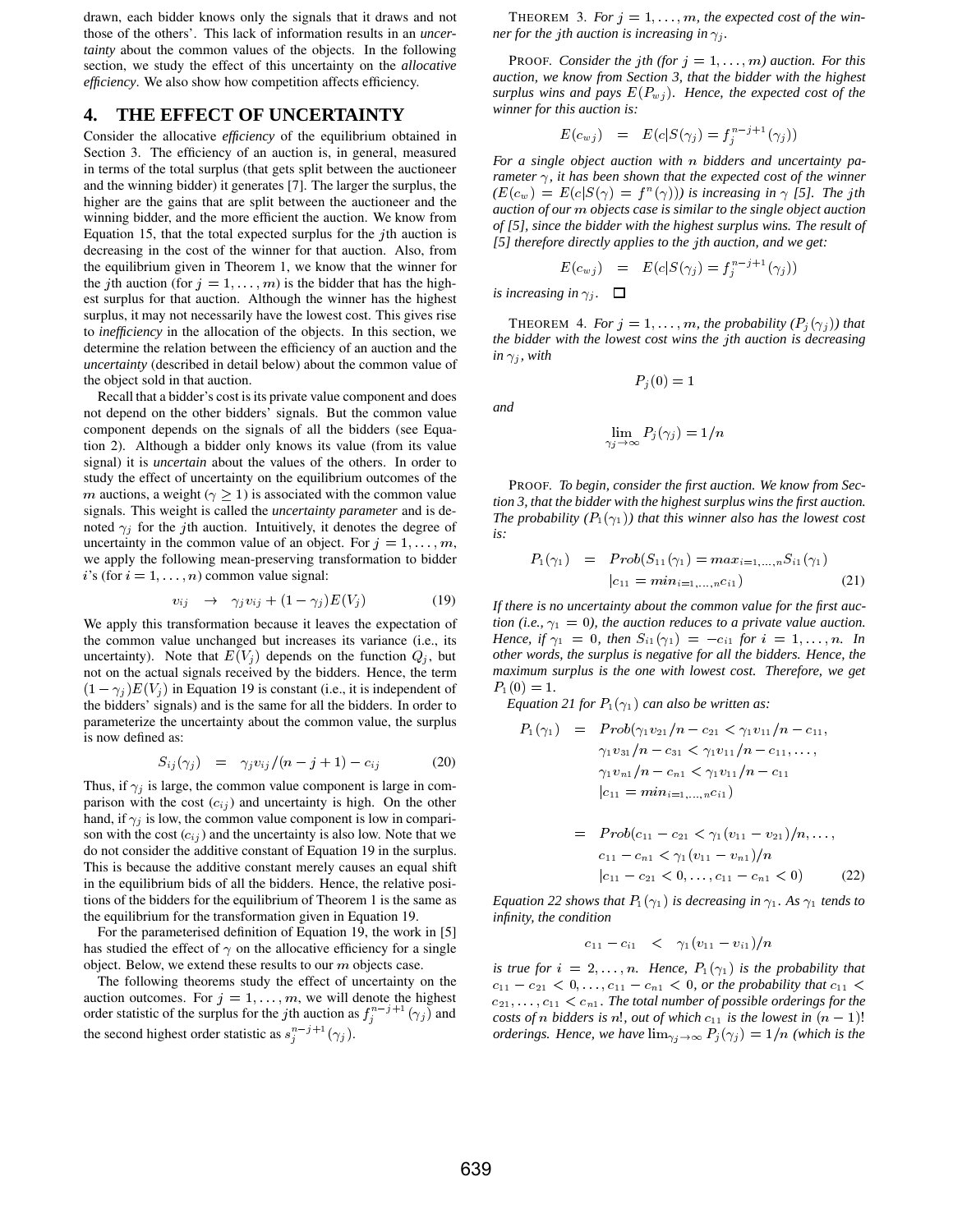*same as the probability that the lowest cost bidder wins if the object is allocated to a randomly selected bidder).*

The above analysis also applies to the remaining  $m-1$  auctions. *This is because the winner for the jth (for*  $j = 1, \ldots, m$ ) *auction is the bidder with the highest surplus for that auction. The only difference between the m auctions is in the number of bidders (* $(n$  $j + 1$  for the *j*th auction).

THEOREM 5. For  $j = 1, \ldots, m$ , the winner's expected profit *for the jth auction is non-decreasing in*  $\gamma_j$ .

**PROOF.** Consider the jth (for  $j = 1, ..., m - 1$ ) auction. For *this auction, we vary*  $\gamma_i$  *and study its effect on the winner's expected profit by keeping*  $\gamma_{j+1}, \ldots, \gamma_m$  *constant. The winner's expected profit for this auction is:*

$$
E(\pi_{w,j}(\gamma_j)) = E(f_j^{n-j+1}(\gamma_j)) - E(s_j^{n-j+1}(\gamma_j)) + (23) \quad \text{if } \quad 1 \ldots
$$
  

$$
\alpha_{j+1}
$$

*(see Equation 13). This is of the same form as the winner's expected profit for the single object auction of [5]. Also, [5] shows that*  $E(f_1^n(\gamma)) - E(s_1^n(\gamma))$  is non-decreasing in  $\gamma$ . This implies that  $\alpha_{j+1}$  is nondecreasing in  $\gamma$ . It follows that for the first  $m-1$  the sum *auctions of our objects case, the winner's expected profit is nondecreasing in*  $\gamma_i$ *. Since the last auction is similar to a single object auction, the above result applies to this auction also.*  $\Box$ 

THEOREM 6. For  $j = 1, \ldots, m$ , the total expected surplus *(i.e., the expected efficiency) for the th auction is decreasing in*  $\gamma_i$ .

**PROOF.** Consider the jth (for  $j = 1, ..., m$ ) auction (which has  $n - j + 1$  bidders). For this auction, we vary  $\gamma_j$  and study *its effect on the total expected surplus by keeping*  $\gamma_k$  (for  $k = j + j$ 1, ..., m) constant. The total expected surplus for this auction is:

$$
E(W_j) = E(V_j) - E(c_{wj})
$$

(see Equation 15). We know from Theorem 3, that  $E(c_{wj})$  is in*creasing in*  $\gamma_j$ *. Furthermore,*  $E(V_j)$  does not change with  $\gamma_j$ *, since the transformation in Equation 19 is mean-preserving. It follows that the total expected profit for the th auction is decreasing in*  $\gamma_j$ .  $\Box$ 

Theorem 7 follows from Theorems 5 and 6 and shows that, for each of the  $m$  auctions, the auctioneer's expected revenue is decreasing in the uncertainty for that auction.

THEOREM 7. For  $j = 1, \ldots, m$ , the expected revenue for the *j*th auction is decreasing in  $\gamma_i$ .

PROOF. *Consider the jth (for*  $j = 1, ..., m-1$ ) auction. Here, *we vary*  $\gamma_i$  *and study its effect on the expected revenue by keeping*  $\gamma_k$  (for  $k = j + 1, \ldots, m$ ) constant. The expected revenue for this *auction is:*

$$
E(R_j) = E(W_j) - (E(f_j^{n-j+1}) - E(s_j^{n-j+1}) + (24)
$$
  

$$
\alpha_{j+1})
$$

*(see Equation 16). We know from Theorem 6 that the total expected surplus for this auction (i.e.,*  $E(W_i)$ ) is decreasing in  $\gamma_i$ . *Also, we know from Theorem 5 that the winner's expected profit*  $(E(\pi_{wj}(\gamma_j)) = E(f_i^{n-j+1}(\gamma_j)) - E(s_i^{n-j+1}(\gamma_j) + \alpha_{j+1})$  is *non-decreasing in*  $\gamma_j$ *. It follows that the expected revenue for the j*th auction is decreasing in  $\gamma_i$ .  $\Box$ 

Since the auctioneer's expected revenue is decreasing in uncertainty, it is in the auctioneer's interest to reduce uncertainty. In the following section, we show that the auctioneer can do so by disclosing its information about the common values of the objects to all the bidders. We then show how competition affects efficiency.

# **5. THE EFFECT OF DISCLOSURE OF THE AUCTIONEER'S INFORMATION**

The above analysis was conducted on the basis of the value and cost signals received by the  $n$  bidders. However, since the objects for sale have a common value, the auctioneer too can have information about this value in the form of its own signal. If this is so, then for the single object case, it has been shown that the auctioneer can increase its revenue by making its information known to all the bidders<sup>3</sup>, relative to the situation where it does not give its information to them [5]. Given this, we extend this work by studying how the public disclosure of the auctioneer's information affects the expected revenue for  $m$  sequential auctions.

For  $j = 1, \ldots, m$ , let  $v_{0j}$  denote the auctioneer's signal for the common value  $V_j$ . For object  $j = 1, \ldots, m$  and bidder  $i =$  $1 \ldots, n$ , the common values (with the auctioneer's signal) are:

$$
V_j \quad = \quad \frac{1}{n-j+2} \sum_{i=0}^{n-j+2} v_{ij}
$$

 the surplus is now defined as: In order to incorporate the auctioneer's extra piece of information,

$$
S_{ij} = v_{ij}/(n-j+2) - c_{ij}
$$

Theorem 8 shows that the auctioneer can increase its revenue by disclosing its common value signal to all the bidders.

THEOREM 8. *Assume that the auctioneer discloses its information about the common value,*  $v_{0j}$  (for  $j = 1, \ldots, m$ ), to all partici*pating bidders just before the th auction begins. Public disclosure of the auctioneer's information for the th auction increases the expected revenue for that auction.*

**PROOF.** Consider the jth (for  $j = 1, \ldots, m$ ) auction. Recall *that the surplus with and without the auctioneer's signal is*

$$
S_{ij} = v_{ij}/(n-j+2) - c_{ij}
$$

*and*

$$
S_{ij} = v_{ij}/(n-j+1) - c_{ij}
$$

*respectively. In order to differentiate between these two surpluses, we use the parameterised definition of Equation 20 (i.e.,*  $S_{ij}(\gamma_j)$  *=*  $\gamma_j v_{ij}/(n-j+1) - c_{ij}$ ). Let

$$
\gamma_a = 1
$$
 and  $\gamma_b = (n - j + 1)/(n - j + 2)$ 

*For the jth auction, the surplus without the auctioneer's signal is*  $S_{ij}(\gamma_a)$ , and with it is  $S_{ij}(\gamma_b)$ . From Theorem 7, we know that *the expected revenue for the jth auction is decreasing in*  $\gamma_i$ *. It follows that the expected revenue for the th auction is higher with the auctioneer's signal than without it (since*  $\gamma_a > \gamma_b$ ).  $\Box$ 

#### **6. THE EFFECT OF COMPETITION**

The difference between auctions in an all-human setting and those in an agent based setting is in terms of the competition (i.e., the number of bidders) they generate. Online auctions make participation for bidders easier, thereby increasing competition [14]. The following theorem shows how competition affects auction efficiency.

<sup>&</sup>lt;sup>3</sup>This work shows that such a disclosure of information reduces uncertainty about the common value. This is because, if the uncertainty is high, the bidders bid less in order to avoid the problem of the winner's curse. But if the uncertainty is low, the bidders bid higher because they are now more certain about the common value. Our work extends these results to the  $m$  objects case.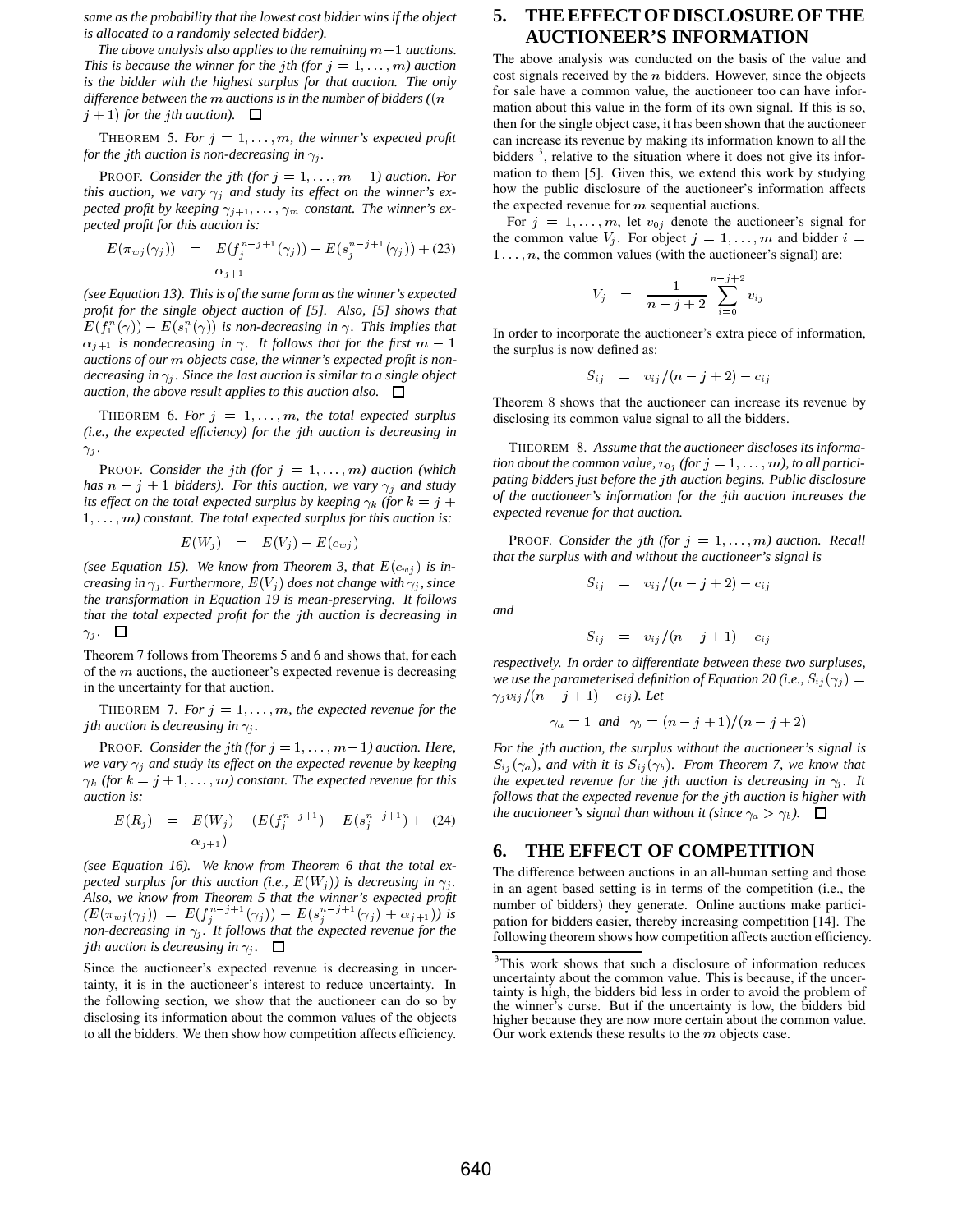THEOREM 9. *An increase in competition (i.e., the number of bidders for the first auction) raises the efficiency of the m auctions. Efficiency is maximized as the number of bidders goes to infinity.*

PROOF. *Consider two cases: one with bidders for the first auction and the other with*  $n + \delta$  *bidders, where*  $\delta \in Z_+$ *. For the j*th (for  $j = 1, \ldots, m$ ) auction, the surplus for these two cases is

*and*

$$
S_{ij} = v_{ij}/(n-j+1+\delta) - c_{ij}
$$

 $\mathcal{L}$   $\mathcal{L}$   $\mathcal{L}$   $\mathcal{L}$   $\mathcal{L}$   $\mathcal{L}$   $\mathcal{L}$   $\mathcal{L}$   $\mathcal{L}$   $\mathcal{L}$   $\mathcal{L}$   $\mathcal{L}$   $\mathcal{L}$   $\mathcal{L}$   $\mathcal{L}$   $\mathcal{L}$   $\mathcal{L}$   $\mathcal{L}$   $\mathcal{L}$   $\mathcal{L}$   $\mathcal{L}$   $\mathcal{L}$   $\mathcal{L}$   $\mathcal{L}$   $\mathcal{$ 

*respectively. Again we use the parameterised definition*  $S_{ij}(\gamma_j) =$  **However**  $\gamma_j v_{ij} / (n-j+1) - c_{ij}$  for the surplus. Let

$$
\gamma_a = 1
$$
 and  $\gamma_b = (n - j + 1)/(n - j + 1 + \delta)$ 

*From Theorem 7, we know that the expected revenue for the th auction is decreasing in*  $\gamma_i$ *. Since*  $\gamma_a > \gamma_b$ *, the expected revenue is higher for the*  $(n + \delta)$  *bidders case than that for n bidders. Thus, the first part of the theorem follows.*

As  $n \to \infty$ , surplus reduces to  $-c_{i,j}$  and the surplus is negative *for all the bidders for all the objects. Hence, the maximum surplus* is the one with the lowest cost. Recall that for each of the m auc*tions, the bidder with the highest surplus wins. Since the bidder with the highest surplus also has the lowest cost, the efficiency is maximum.*

Our analysis provides two key results. First, the efficiency of an auction can be increased if the auctioneer discloses its information about the common value for that auction (as per Theorem 8). Second, the efficiency of each auction in a sequence is higher in the context of software agents than the corresponding auction in a human setting. This is because the use of software agents leads to relatively more bidders participating in the auctions [14]. Since the number of bidders (i.e.,  $n$  in Equation 20) increases, the effect of the common value part decreases in comparison with the private value part, which is analogous to a reduction in uncertainty. This leads to higher efficiency (see Theorem 9).

#### **7. RELATED WORK**

Existing work on sequential auctions includes [12, 18, 11, 10, 2]. Our work differs from these in two ways. First, this existing work focuses on the study of the dynamics of the selling price in sequential auctions for identical objects. Second, it focuses on objects that are either exclusively private value or exclusively common value. For instance, Ortega-Reichert [12] determined the equilibrium for sequential auctions for two private value objects using the first price rules. Weber [18] showed that in sequential auctions of identical objects with risk neutral bidders who hold independent private values, the expected selling price is the same for each auction. On the other hand, Milgrom and Weber [11] studied sequential auctions in an interdependent values model with affiliated $<sup>4</sup>$  signals. They</sup> showed that expected selling prices have a tendency to drift upward. Mc Afee and Vincent [10] consider two identical private value objects and using the second price sealed bid rules, they show that prices increase in later auctions. Bernhardt and Scoones [2] consider two identical private value objects and show that the selling price for the second auction can be lower than the first. Our model is a generalization of [2] since we consider  $n > 2$  objects with

both common and private values. Furthermore, while [2] focuses on the dynamics of the selling price, we concentrate on the *efficiency* property of auctions.

A key difference between the exclusive common/private value auctions and the those that have both elements is in terms of their *efficiency*. For the former category, a number of auction mechanisms have been developed that have the property of efficiency. For example, in the private values context, Vickrey [17] showed that the equilibrium bids are increasing in the bidders' values, and hence, the object is awarded to the bidder that values it the most (i.e., the auction is efficient). And for common value auctions, all bidders value the object the same, so any allocation rule is trivially efficient. However, for auctions with multi-dimensional signals, Maskin [9] showed that it is impossible to allocate an object efficiently. Dasgupta and Maskin [3] extended Maskin's earlier work and showed that the Vickrey auction is inefficient for multidimensional signals. Also, in the context of two dimensional signals Pesendorfer [13] showed that efficiency varies with the number of bidders. Since two signals are necessary to model objects with private and common value elements, it follows that auctions for such objects are, in general, inefficient.

Given this, it is important to investigate the property of efficiency since our model involves two-dimensional signals (one for value and the other for cost). To this end, Theorem 6 shows that the expected efficiency (measured in terms of the total expected surplus) for each of the  $m$  auctions decreases with the uncertainty for that auction. Also, Theorem 4 shows that, in the limit (i.e., as  $\gamma_j \to \infty$ ), the uncertainty about the common value is so large as to override the private value component (see Equation 20), an auction is no more efficient than a random allocation rule. At the other extreme, when there is no uncertainty about the common value (i.e.,  $\gamma_i = 0$ ), an auction reduces to an efficient private value auction. For our model, uncertainty and competition are related. As competition (i.e.,  $n$  in Equation 20) increases, the effect of the common value part decreases in comparison with the private value part, which is analogous to a reduction in uncertainty. This leads to higher efficiency (see Theorem 9).

#### **8. CONCLUSIONS AND FUTURE WORK**

This paper has analyzed sequential auctions for objects with private and common values, in an uncertain information setting. We first determined equilibrium strategies for each auction in a sequence. The lack of complete information (i.e., the uncertainty about the common values) leads to inefficiencies in the auctions. On the basis of the equilibrium, we determined the relation between uncertainty and efficiency. We showed that, for each auction in a sequence, efficiency decreases with uncertainty. In the limit, when uncertainty is very high, the auction mechanism is no better than a random allocation of the object to a bidder. At the other extreme, when there is no uncertainty, the auctions reduce to efficient private value auctions. We also showed that efficiency is improved if the auctioneer makes its information about the common values known to all the bidders, and also if competition increases.

Our present focus was on the efficiency of sequential auctions. But apart from efficiency, there are other important issues that need to be addressed. First, is the question of the order in which the auctions should be conducted (where this is a choice). For such cases, we would like to determine the order that maximizes total expected revenue across all the auctions in a sequence. Second, in this work, we used the English auction form which is by far the most common form in practice. However, in order to generalize our results, we intend to extended the analysis to other auction forms. Finally, we will extend our analysis to the case where each bidder

<sup>&</sup>lt;sup>4</sup>Affiliation is a form of positive correlation. Let  $X_1, X_2, ..., X_n$ <sup>111</sup> be a set of positively correlated random variables. Positive correlation roughly means that if a subset of  $X_i$ s are large, then this makes it more likely that the remaining  $X_i$ s are also large.